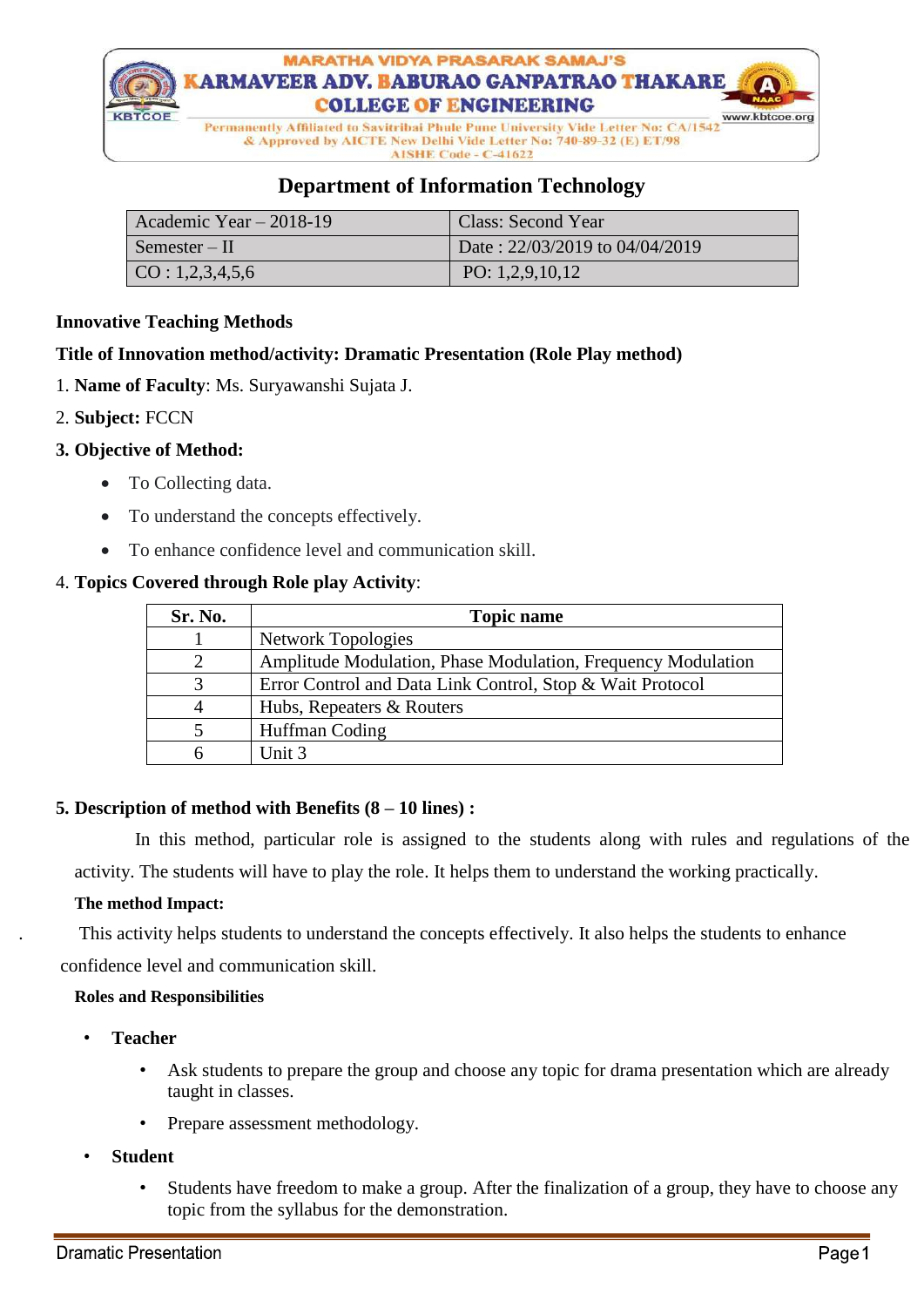- Once topic is selected, they understand and gain expertise on topic through collaboration.
- Different roles are assigned to each group member. Actively participate in group.
- Share the knowledge of the topic at a time of drama presentation.

### **6. Assessment Tools & Rubrics:**

- **Understanding** 
	- Good knowledge regarding the topic should be checked.
- **Role played**
	- Individual performance would be checked through the role play.
- **Voice**
	- Voice should be clear. Confidence level should be checked.
- **Ensemble teamwork**
	- Teamwork should be checked.

## **Rubrics for Assessment of Drama Presentation**

| <b>Sr</b><br>$\bullet$<br>N<br>$\bf{0}$ | Name of<br><b>Method</b>    | <b>Evaluation</b><br><b>Criteria</b>                                                                                                                                                                                                                                                                    | <b>SC</b>                                                                                                   | Excellent (100%)                                                                                            | Satisfactory (60%)                                                              | Poor $(20\%)$                                                                   |  |
|-----------------------------------------|-----------------------------|---------------------------------------------------------------------------------------------------------------------------------------------------------------------------------------------------------------------------------------------------------------------------------------------------------|-------------------------------------------------------------------------------------------------------------|-------------------------------------------------------------------------------------------------------------|---------------------------------------------------------------------------------|---------------------------------------------------------------------------------|--|
|                                         |                             | Understandin<br>g                                                                                                                                                                                                                                                                                       | 10                                                                                                          | Clarity of concepts<br>$\bullet$<br>Confidence<br>Appropriateness<br>$\bullet$                              | Clarity of concepts<br>$\bullet$<br>Confidence<br>$\bullet$<br>Appropriateness- | Clarity of<br>$\bullet$<br>concepts<br>Confidence<br>Appropriateness            |  |
|                                         | Drama                       | Role played                                                                                                                                                                                                                                                                                             | 10                                                                                                          | Organization<br>$\bullet$<br>Quality of Scenario<br>$\bullet$<br>Etiquette<br>٠                             | Organization<br>Quality of Scenario<br>Etiquette-                               | Organization<br>$\bullet$<br>Quality of<br>Seenario-<br>Etiquette-<br>$\bullet$ |  |
| 01                                      | Presentati<br><sub>on</sub> | $\bullet$<br>Words clear and<br>$\bullet$<br>well-projected.<br>5<br>Voice<br>$\bullet$<br>Varied rate, volume,<br>pitch and pause.<br>$\bullet$<br>Student's attainment<br>$\bullet$<br>of teamwork and of<br>Ensemble<br>5<br>the goal to work<br>teamwork<br>effectively together<br>is superlative. | Words clear and<br>well-projected.<br>Varied rate,<br>volume,<br>pitch and pause                            | Words clear and<br>$\bullet$<br>well-projected.<br>Varied rate,<br>volume,<br>pitch and pause.<br>$\bullet$ |                                                                                 |                                                                                 |  |
|                                         |                             |                                                                                                                                                                                                                                                                                                         | Student's<br>attainment of<br>teamwork and of<br>the goal to work<br>effectively together<br>is acceptable. | Student has no<br>$\bullet$<br>or little concept<br>of how to work<br>as a group<br>member.                 |                                                                                 |                                                                                 |  |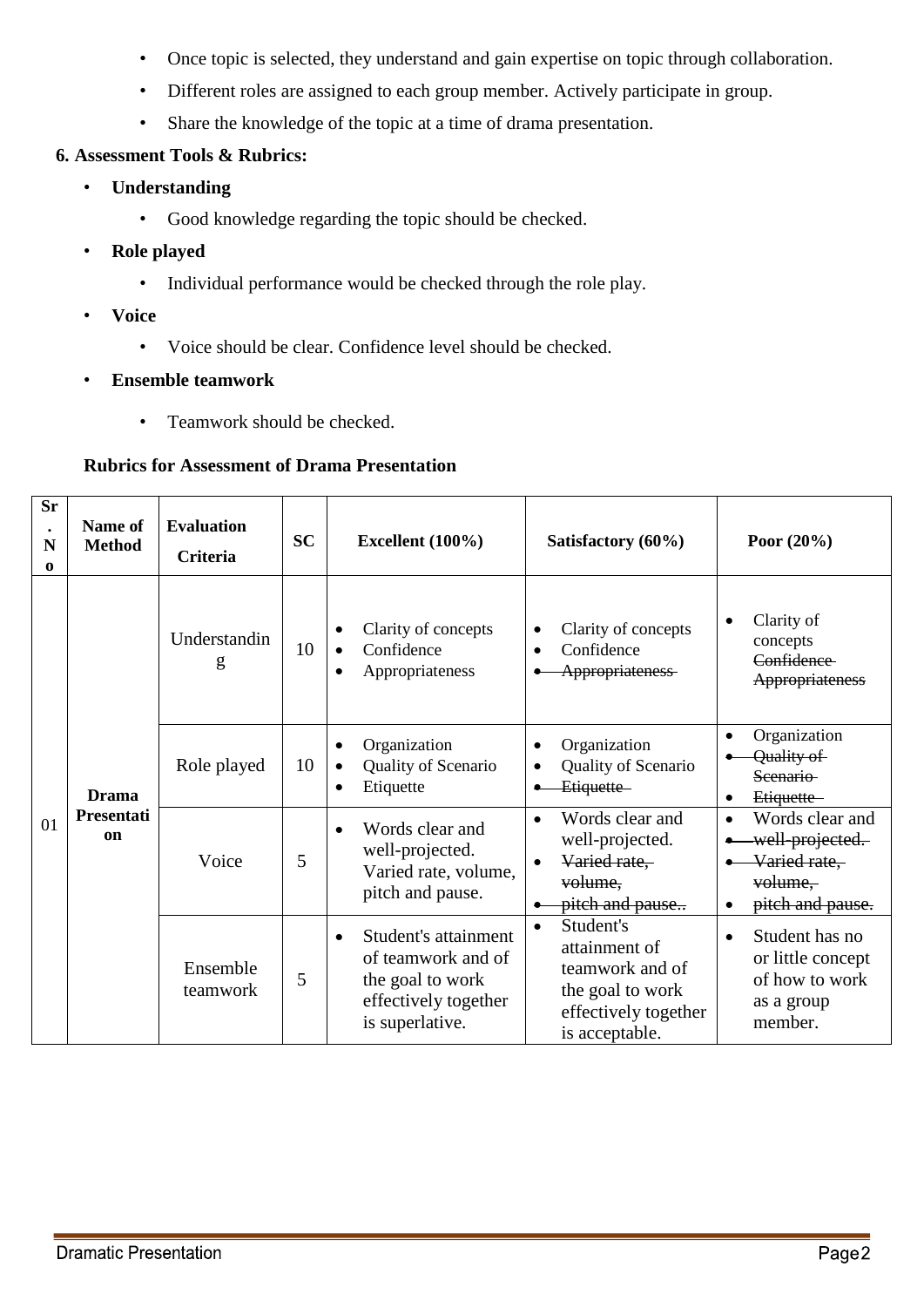

NASHIK DISTRICT MARATHA VIDYA PRASARAK SAMAJ'S Karmaveer Adv. Baburao Ganpatrao Thakare College of Engineering<br>
Udoji Maratha Boarding Campus, Near Pumping Station Road,<br>
Gangapur Road, Nashik-422013, Maharashtra - India<br>
Phone: +91 253-2571439, 2314319, Fax: 0253-2317016<br>
amail: principal@kbicoe.org website: 

> 54291568 150219 02

# **Department of Information Technology Teaching Method and Assessment: Dramatic presentations**

|                                       | R   |                                  |              | 201177      | Under                    | Involv                   |                            |                             |                     |               |
|---------------------------------------|-----|----------------------------------|--------------|-------------|--------------------------|--------------------------|----------------------------|-----------------------------|---------------------|---------------|
| sr.                                   |     |                                  |              |             |                          |                          |                            | Ensem                       | Tot                 |               |
| Seat No.                              | oll | Name of student                  | Group        |             | standi                   | ement                    | Voice                      | ble                         | al                  | Sig           |
| Vo.                                   | N   |                                  |              | Topic       | ng of                    | of                       | (5)                        | teamw                       | (30)                | n             |
|                                       | 0.  |                                  |              |             | concep                   | studen                   |                            | ork                         |                     |               |
|                                       |     |                                  |              |             | t(10)                    | ts(10)                   |                            | (5)                         |                     |               |
| 51502985                              | 51  | pranal<br>sapkale                |              |             |                          | 7                        | $\tau$                     |                             | 22                  |               |
| $5529853532$ bhanall                  |     | khaltnar                         |              |             | 8                        | $\mathbf{S}$             | 4                          | $\mathcal{L}_{\mathcal{A}}$ | 24                  |               |
| 5150299545                            |     | 40 Alddh<br>Nabar                |              |             |                          | 8                        |                            |                             |                     |               |
| 5150298518                            | 16  | Akansha<br>$C_1a$ wale           |              |             | 8                        |                          |                            |                             | 25                  |               |
| 51502985                              | 57  | ANKITO                           |              | $UN1+$      | $\mathcal{F}$            | $\overline{\mathbf{G}}$  | $L_{1}$                    |                             | 2                   | <b>SF</b>     |
| 51502985                              |     | Shivade<br>44 pragatl            | Group        |             | π                        | $\sigma$                 | $\mathcal{L}_1$            | ሪ                           | 22                  |               |
| 31502,985                             |     | $PQ+1$                           |              |             | $\blacksquare$           | $\tau$                   | $\mathbf{B}$               |                             | 21                  |               |
| 550298549                             |     | 39 VIShaka<br>more               | $\mathbf{1}$ | Network     | $\mathbb{Z}$             | $\overline{\mathbb{L}}$  | $\Delta$                   |                             | 23                  |               |
| 5150298533                            |     | 45 Rajeshway<br>Pdf1             |              | Topologies. | $\blacksquare$           | $\Gamma$                 | $L_4$                      |                             | 21                  |               |
|                                       |     | 29 Anya<br>Karpe                 |              |             | $\tau$                   | $\sqrt{ }$               | $L_{1}$                    | $\mathbf{z}$                | 21                  |               |
| $51502984297$ kanchan                 |     | Maknor                           |              |             | r                        | 7                        | 4                          | $\overline{3}$              | 21                  | <b>DROIT</b>  |
| $515029657670$ Utkarsha<br>5150298523 |     | wordhane-                        |              |             | $\blacktriangledown$     | $\tau$                   | 4                          | 3                           | 22                  | ita           |
|                                       |     | Dhanashvi<br>Jadhav              |              |             |                          |                          | $2$                        | $L_1$                       | 21                  |               |
| 31502985                              | 63  |                                  |              |             | $\sigma$                 | $\sigma$                 | $\overline{4}$             |                             | $\hat{\mathcal{P}}$ | What          |
| 51502965                              | 20  | Lochana Jadhay                   |              |             | $\sqrt{2}$               | $\sigma$                 | $\overline{Q}$             | $rac{3}{2}$                 | 18                  |               |
| 515024858                             |     | Revate Kashmure                  |              |             | $\sqrt{ }$               | 6                        | 2                          | $2-$                        | 8                   |               |
| 5/502485                              |     | \$5 Disha<br>Bhawsar             |              |             | $\overline{\phantom{0}}$ | e <sub>1</sub>           | $\mathbf{B}$               |                             | 20                  | 一位            |
| s 5029856                             |     | Renu Asivani                     |              | Unit        | $\sqrt{ }$               | $\sigma$                 | 4                          |                             | 2.1                 |               |
| 51503885                              | 2   | Bhakte Dhawall                   | Group        | $\mathbb T$ | G                        | $\sigma$                 |                            |                             |                     | @ Also        |
| 51802985<br>61                        |     | Dhanashree Mombale 2             |              |             | $\overline{\mathbf{z}}$  | $\overline{\mathcal{L}}$ | $\mathcal{L}_{\mathsf{I}}$ | $\overline{\mathbf{3}}$     | $\mathcal{Q}_-$     | $\mathcal{D}$ |
| s1802955<br>49                        |     | Puatibha Pingle                  |              | AM, PM      | $\blacksquare$           |                          | $\mathcal{R}$              | $2-$                        | $\mathscr{B}$       | STORY         |
| SI502985H 66                          |     | Bhumika<br>vuas                  |              | FM.         |                          | $\overline{\phantom{0}}$ | $\mathcal{B}$              | $\overline{\mathcal{E}}$    | $\mathbf{q}$        | Turg          |
| 550298508                             |     | Maney<br>Bora                    |              |             | 8                        | $\overline{\mathcal{S}}$ |                            | $1$                         | 25                  |               |
| 61502985660                           |     | Riddin Tarwan                    |              |             | $\tilde{\mathcal{D}}$    | 8                        | 5                          | $\mathcal{L}_{i}$           | 25                  | KR            |
| 515029852622                          |     | Anissarle                        |              |             | 3                        | $\delta$                 | $\sqrt{2}$                 | $\mathcal{L}_1$             | 23                  | Row           |
| S15029855046                          |     | Sushart<br>Pati                  |              |             | $\mathcal{B}$            | 8                        | 4                          | 4                           | 24                  | Anna          |
| $s_{1502985}$                         |     | PB Gyjazathi Devesh              |              |             | $\overline{\mathcal{A}}$ | $\sqrt{ }$               | 4                          | $5^{\circ}$                 | 23                  | Sport         |
|                                       |     | stronger 64 Victorie Sanket S.   |              |             | $\sqrt{ }$               | 8                        | $\lambda$                  |                             | 24 Nulper           |               |
|                                       |     | Sisozgasoz 02 Bartshkar Ronals V | Group        | Dron        | $\overline{\sigma}$      | 8                        | $\mathcal{L}_1$            |                             | 22 Tale             |               |
|                                       |     |                                  |              |             | 8                        | 8                        | $\epsilon$                 |                             | 25                  | $20 - 4$      |
|                                       |     | stronger 65 Rohat Visham Kome    |              | Dov  v      | 8                        |                          | 4                          | $\sqrt{2}$                  | 24#                 |               |
|                                       |     | Strozger 33 Abhishek Morankor    |              |             | $\mathfrak{B}$           | 7                        | $\epsilon$                 |                             | 24                  | 1461          |
|                                       |     | Strong 85 08 Boyse Shubham       |              | conno)      | $\Gamma$                 | $\mathcal{L}$            | 4                          | 5                           | 23                  |               |
|                                       |     |                                  |              |             |                          |                          |                            |                             |                     |               |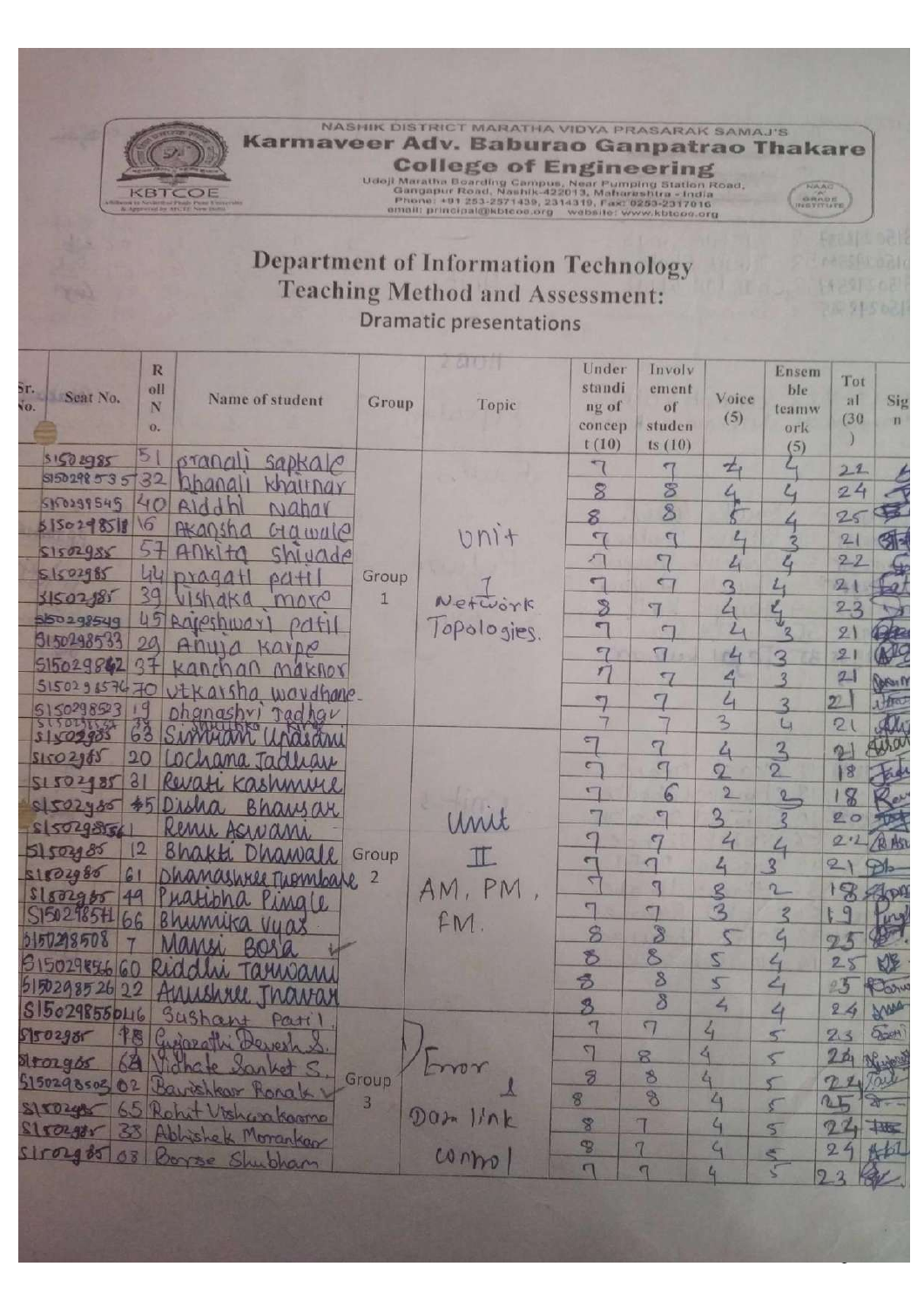| 32                   | 316029850/03 Bejekar Tushar                                                                                         |       |           |                          | 8                        | $\epsilon_{1}$           | 4                            | 28             |            |
|----------------------|---------------------------------------------------------------------------------------------------------------------|-------|-----------|--------------------------|--------------------------|--------------------------|------------------------------|----------------|------------|
| 33                   |                                                                                                                     |       | 2) Stop & |                          |                          |                          |                              |                |            |
| 34<br>35             |                                                                                                                     |       | wait      |                          |                          |                          |                              |                |            |
| 26<br>36             |                                                                                                                     |       |           | ष्टा                     |                          |                          | $\epsilon_{\rm i}$           |                |            |
| S15029855758<br>37   | Kangane Shubham<br>Sachin Singh                                                                                     |       |           |                          | $\mathcal{G}$            | $\overline{3}$           |                              | 26             |            |
| 515029856053<br>38   | Ourais Shah                                                                                                         |       |           | $\Omega$                 | $\mathbb{Z}$             | $L_{1}$<br>←             | $L_1$<br>4                   | 29             |            |
| 39                   | S15029857368 Chandan Wagh                                                                                           |       | Unit      | $\mathcal{B}$            | $\overline{\mathcal{E}}$ | $\subset$                |                              | 2S             |            |
| 40<br>S15029856559   |                                                                                                                     |       |           | 8                        | $\mathcal{B}$            | $L_{1}$                  | $\overline{\mathcal{L}}$     | 24             | Deryaware  |
| 41                   | Sarang Swyamant                                                                                                     |       |           |                          |                          |                          |                              |                |            |
| 42                   |                                                                                                                     | Group | HUBS      |                          |                          |                          |                              |                |            |
| 43                   |                                                                                                                     | 4     |           |                          |                          |                          |                              |                |            |
| 44                   | S13029852723 Sciencebh Kcikael                                                                                      |       |           |                          | 8                        | $\mathcal{L}_{1}$        | $\mathcal{L}_{1}$            |                | 23 Chapae  |
| 45                   | SISO298546 41 shubbom nikhumbh                                                                                      |       | Repeaters |                          | 8                        | 4                        | $\mathcal{L}_{\mathfrak{l}}$ |                | 23.50      |
| 46                   |                                                                                                                     |       |           |                          |                          |                          |                              |                |            |
| 47                   |                                                                                                                     |       | Routes    |                          |                          |                          |                              |                |            |
| 48                   |                                                                                                                     |       |           |                          |                          |                          |                              |                |            |
| 49<br>69<br>51502385 | Kenwka,<br>Wagle                                                                                                    |       |           | $\sqrt{ }$               | $\tau$                   | $\mathcal{S}$            | $\approx$                    |                | 20         |
| 50<br>13<br>MY02185  | Pallavi<br>Dholane                                                                                                  |       |           | $\overline{a}$           | $\tau$                   | $\mathbf{z}$             | $\overline{\mathbf{3}}$      | $20^{1}$       | P.R. Dhoko |
| 51<br>15<br>51502900 | Bhavana Gaugurde                                                                                                    |       |           | $\circ$                  | $\mathbf{S}$             | 4                        | $\mathcal{L}_{\mathsf{q}}$   | 24             |            |
| 52<br>510296825      | Shunta Belgani                                                                                                      |       | Hufman    | $\mathcal{B}$            | 57                       | $L_{1}$                  |                              | 24             |            |
| 53<br>54<br>55       | 51502985 24 Apuzua Kate                                                                                             |       |           | $\overline{\tau}$        | $\overline{ }$           | 4                        | 4                            | 22             |            |
|                      | grazgar 55 Shureta shardud                                                                                          | Group | Coding    | $\overline{\delta}$      | $\mathscr{B}$            | 4                        | 4                            | 24             | Quille     |
|                      | $s1s2g6535$ $e1g1kuwa^x$                                                                                            |       |           |                          |                          |                          |                              |                |            |
| 56<br>39             |                                                                                                                     |       |           |                          |                          |                          |                              |                |            |
|                      |                                                                                                                     |       |           |                          |                          |                          |                              |                |            |
| 58                   |                                                                                                                     |       |           |                          |                          |                          |                              |                |            |
|                      |                                                                                                                     |       |           |                          |                          |                          |                              |                |            |
| 5150298513           | Akash Deorey                                                                                                        |       |           |                          |                          | $\overline{3}$           | $\epsilon$                   |                |            |
|                      | 5150298519 17 Chinmay Ghodke                                                                                        |       | Unit-3    | 9                        | $\mathbf{S}$             | $\mathbf{B}$             | $\mathbb{Z}$                 | 9              |            |
|                      | 515029892 10 Rishikesh Dawulton                                                                                     |       |           | $\overline{\phantom{0}}$ | $\mathbb{I}$             | $\mathbf{2}$             | $\mathbf{z}$                 | $\sigma$       |            |
|                      | 63 SIGOZOST 56 Nikhil Shinde<br>64 SIGOZOSSO 12 Jaswant Partil<br>65 SIGOZOBSO 36 Attorva Longh<br>56 Nikhil Shinde |       |           | $\overline{ }$           | $\sqrt{ }$               |                          |                              | 18             |            |
|                      |                                                                                                                     | Group |           | $\overline{\mathbb{L}}$  | $\overline{\mathbb{I}}$  | $\overline{\mathcal{L}}$ | $\mathcal{L}$                | 18             | MARTIN     |
|                      | Sysocgesho 35 Atharva Longhe                                                                                        | 6     |           | $\overline{\mathbb{Z}}$  |                          | $\overline{\mathbf{3}}$  | 2                            | $\alpha$       | STR        |
|                      | stronger 50 Nikhil Rahane                                                                                           |       |           |                          | $\tau$                   | $\overline{3}$           | 2                            | $\frac{9}{18}$ | plands     |
|                      | SBOLOGEN 33 Rohit Khairnar                                                                                          |       |           | $\sqrt{ }$               | $\tau$<br>8              | Q                        | 2                            |                | Partir     |
| 68<br>59<br>10       | $S15029351614$ Harshal Gaikwal                                                                                      |       |           | $\overline{\phantom{0}}$ | $\overline{1}$           | 3                        | $\overline{2}$               |                | 10 Anais   |
|                      |                                                                                                                     |       |           |                          |                          | $\mathcal{D}$            | $\overline{2}$               | 18             | Densi      |
|                      |                                                                                                                     |       |           |                          |                          |                          |                              |                |            |
|                      |                                                                                                                     |       |           |                          |                          |                          |                              |                |            |
|                      |                                                                                                                     |       |           |                          |                          |                          |                              |                |            |
|                      |                                                                                                                     |       |           |                          |                          |                          |                              |                |            |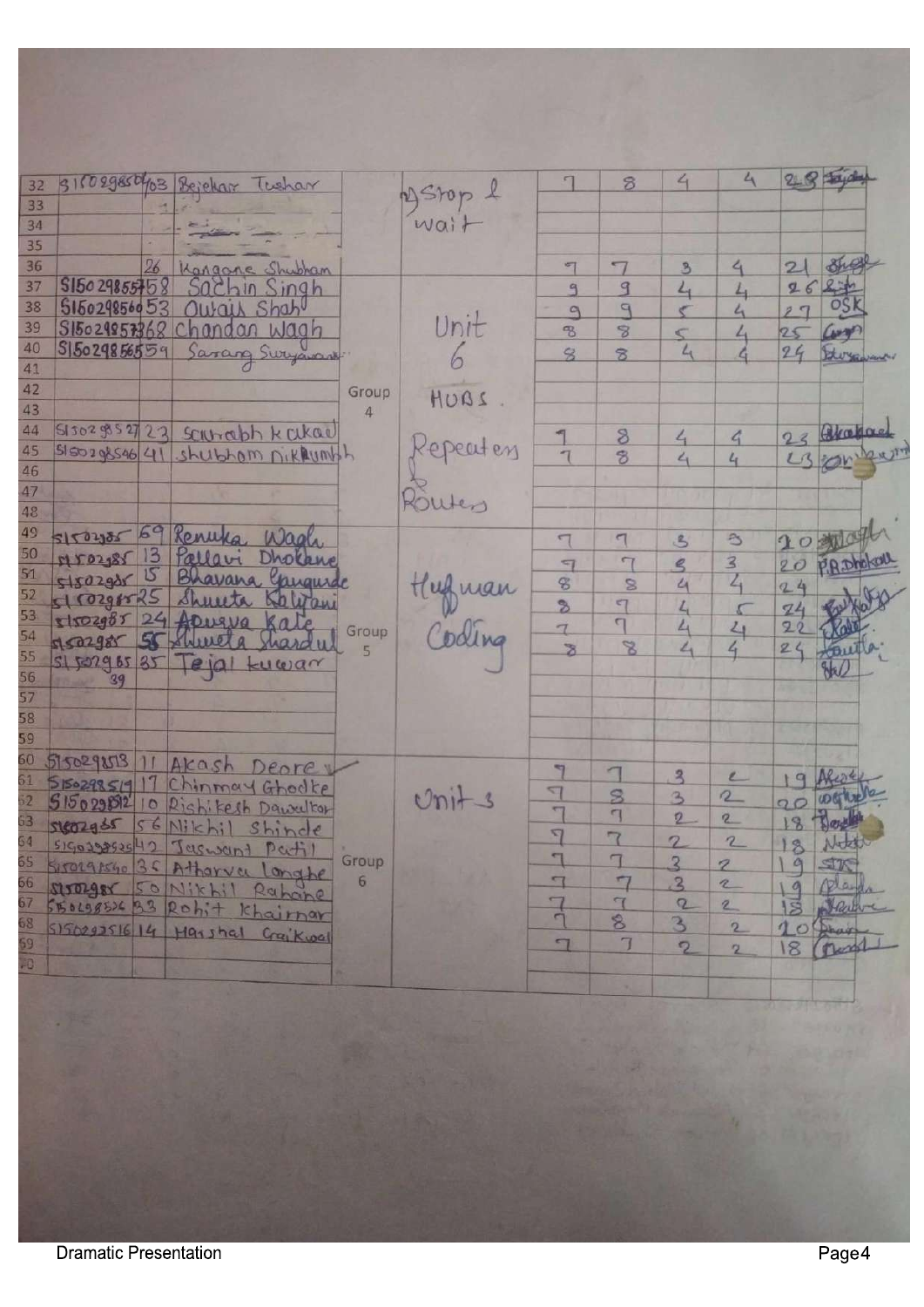| <b>SN</b> | <b>Result Analysis</b>                  |        |
|-----------|-----------------------------------------|--------|
|           | <b>Total Student Present Student</b>    | 56     |
|           | Number of Student Scoring above 60%     | 49     |
|           | Percentage of student Scoring above 60% | 87.50% |

# **7. Activity Picture**